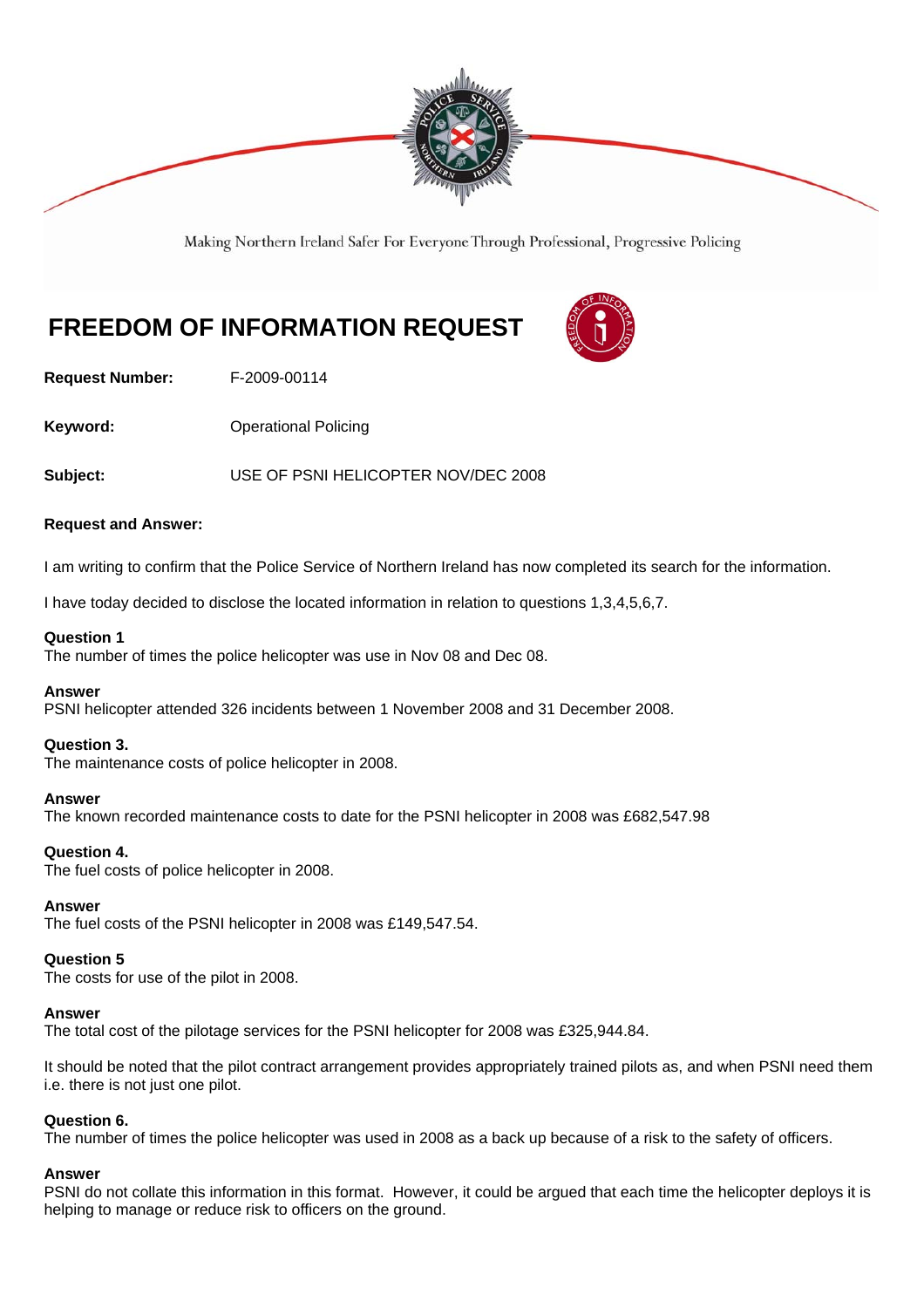# **Question 7.**

The number of attacks on the police helicopter during 2008 and an explanation of the types of attacks.

# **Answer**

There were 4 laser attacks on the PSNI helicopter, and there is one prosecution under the Air Navigation order in process.

#### **However in relation to Question 2, PSNI has decided to apply exemptions.**

Section 17 of the Freedom of Information Act 2000 requires the Police Service of Northern Ireland, when refusing to provide such information (because the information is exempt) to provide you the applicant with a notice which:

- (a) states that fact,
- (b) specifies the exemption in question and
- (c) states (if not otherwise apparent) why the exemption applies.

The exemption/s, as well as the factors the Department considered when deciding where the public interest lies, are listed below:

# **Qualified Exemptions**

Section 30(1)(2) Investigations and proceedings conducted by public authorities

Section 31(1) Law Enforcement

Section 38(1)(b) Health and Safety

#### **HARM**

The essence of the work undertaken by the PSNI is to protect both individuals and society as a whole.

Release of information under FOIA must be considered a release of information to the world as a whole. It could be argued that it would be in the public interest to demonstrate that the PSNI is actively involved in the prevention and detection of terrorist based and criminal activities by releasing the types of incidents the helicopter was called out to during 2008. However, the release of this level of information could also alert the criminal/terrorist fraternity to the extent of the operational activity undertaken by the helicopter. Therefore the release of the types of incidents the police helicopter was called out to during 2008 may adversely affect the efficient and effective conduct of the PSNI. Public safety is of paramount importance to the PSNI and must always be considered. It is not in the public interest to disclose information that may compromise the PSNI's ability to fulfil its core function of law enforcement.

Therefore the operational procedures, methodology and tactics of the helicopter must be protected by the correct application of exemptions. This is because the release of this type of information would rarely be in the Public Interest and may reduce the PSNI's capability to perform its overall functions under the Police (NI) Act 2000, which states:

"It shall be the general duty of police officers –

to protect life and property; to preserve order; to prevent the commission of offences; where an offence has been committed, to take measures to bring the offender to justice."

An example of where harm could occur may best be demonstrated with a fictional scenario. If I made a Freedom of Information request, asking for details of what resources had been deployed by the PSNI to a particular operation i.e. the pursuit of a car containing an armed robbery gang, though a town in Northern Ireland, you and also any potential criminals/terrorists, would have on receipt of the information, have an insight into the types of resources PSNI would deploy in a similar situation. This could give the criminal/terrorist fraternity the ability to estimate the level of Police coverage of a similar situation. This could provide them with the ability to gauge the level of resources deployed and plan an alternative means of escape thus avoiding apprehension.

# **Public Interest Test**

The public interest test relevant is as follows: -

# **Favouring Disclosure**

#### **Accountability**

When information disclosed relates directly to the efficiency and effectiveness of the force or its officers. The release of